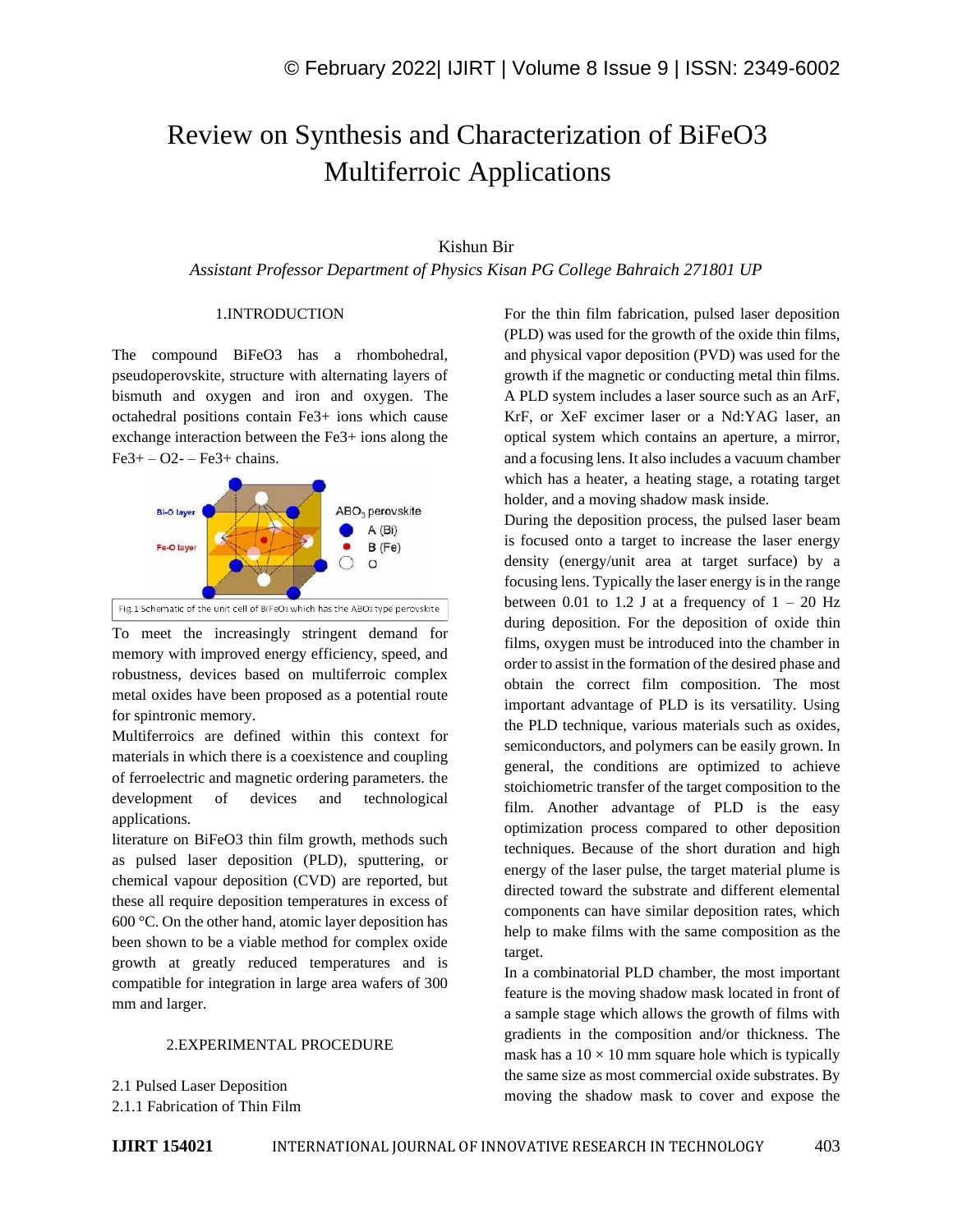substrate to the deposition plume, each position in the sample can have different exposure time to the plume, and this results in continuously varied compositions across one sample. Such a sample is called a composition spread. Also using a single target, one can easily make samples with a thickness gradient which is a very useful technique to study microstructural evolution during film growth or the change of physical properties as a function of heteroepitaxial constraint.



Fig. 1 Schematics of (a) combinatorial pulsed laser deposition and (b) PLD system, which consists of (c) the chamber, (d) moving shadow mask, sample stage, and (e) multiple target stage.

#### 2.1.2. Multiphase formation in Bi-Fe-O thin films

BiFeO3 has the advantage that its magnetic and ferroelectric transitions are above room temperature; the small magnetization (from canted antiferromagnetism) and significant leakage current density are significant problems for practical applications. In the Bi-Fe-O system, there are several phases of different structures, compositions, and electrical and magnetic properties which can co-exist. In some BiFeO3 thin films, improved magnetic properties were observed in an earlier study caused by a change of spiral magnetic spin through epitaxial constraint.

The change in magnetization with thickness for films grown at 5 mTorr and 20 mTorr oxygen partial pressures. Pure BiFeO3 films grown at 20 mTorr having thickness of 35 nm showed magnetization of about 5 emu/cc.



Fig. Room temperature saturation magnetization (emu/cc) of Bi-Fe-O films as a function of thickness for films grown at 5 mTorr and 20 mTorr.

## 2.2. Atomic Layer Deposition

Atomic layer deposition (ALD) is a thin film growth technique which has quickly become useful in both science and technology for the fabrication of highquality ultrathin films. The technique consists of alternating half-reactions between a cation precursor and an anion precursor which are both self-limiting.

These aspects make the growth of BiFeO3 via ALD attractive because one can potentially coat threedimensional nanoscale geometries with a conformal film, enabling unique composite multiferroic structures that could yield increased magnetoelectric coupling, such as embedded nanoparticles, embedded nanopillars, and nanolaminates. Despite this, there have been only a few demonstrated examples of BiFeO3 growth via ALD and no reports of plasma or radical-assisted ALD thus far.

# 2.2.1 Experimental Procedure

The multibeam system used in this study consists of a 10 in.-outer diameter stainless steel main chamber along with a load-lock assembly to facilitate sample insertion and removal without exposing the entire system to atmosphere. Affixed to the main chamber ports are several components: a coaxial microwave cavity radical beam source used to introduce highly reactive oxygen radicals to the sample, a six precursor doser array used to introduce evaporated organometallic precursor fluxes to the sample, a temperature-controlled sample stage, and a hot filament ion gauge which was used to measure the chamber pressure.

These are solid at room temperature and were sublimed at 150 and 130 °C, respectively. Depositions were carried out from 190 to 230 °C. The substrates used were Si (001) during process optimization, followed by SrTiO3 (001) (MTI Corp.) and Nb:SrTiO3 (001) (0.7 wt %) (MTI Corp.) for the piezoresponse force microscopy (PFM) experiments. For BiFeO3 films deposited on SrTiO3 and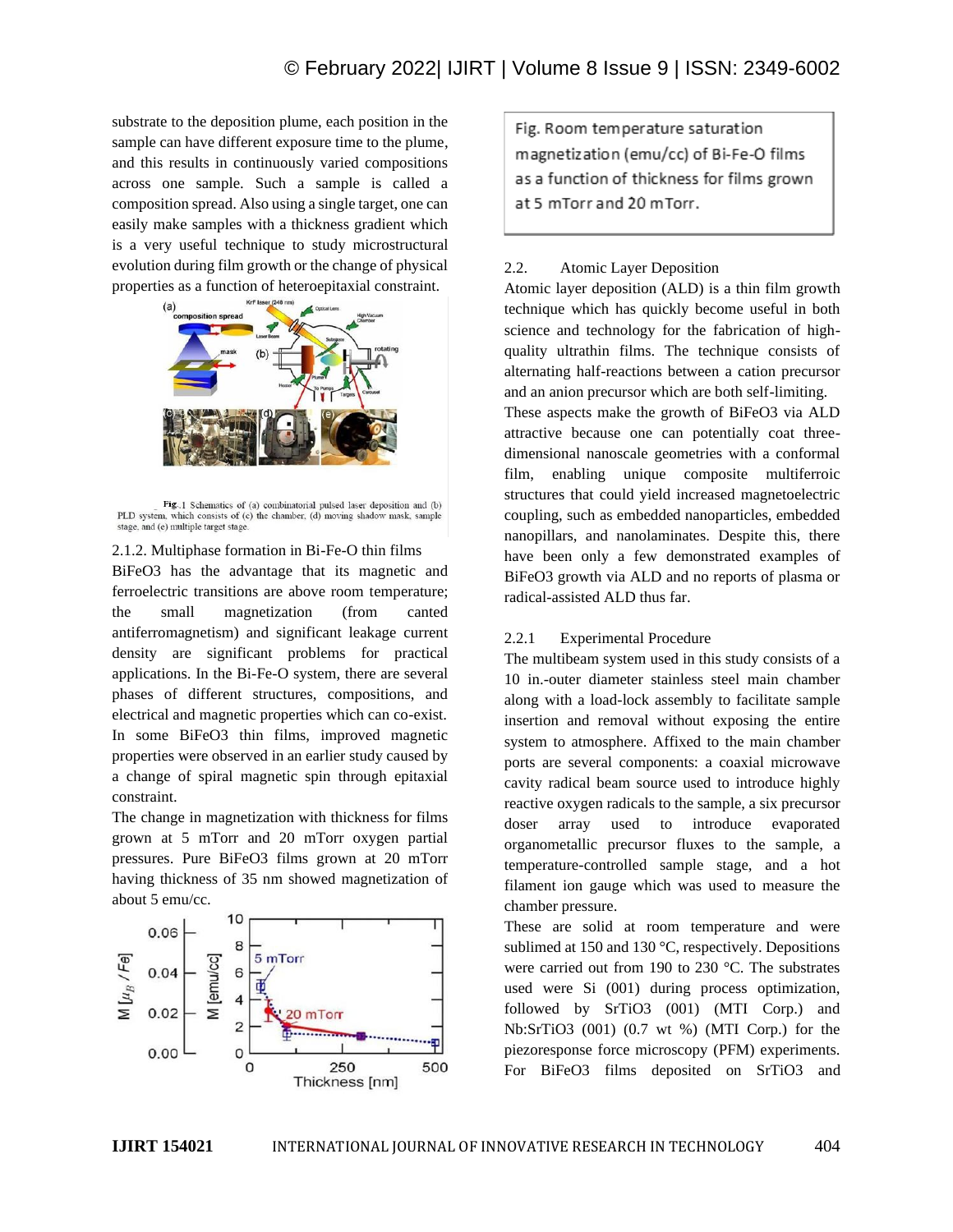Nb:SrTiO3, specimens were removed from the chamber after deposition.

## 2.2.2. Multiferroic Properties of BiFeO3 films

BiFeO3 films could be attained by RE-ALD, it was possible to characterize their functional ferroelectric and magnetic behavior. Because of the quality of the 650 °C film deposited on SrTiO3 (001), confirmed by XRD and TEM, the ferroelectric response was studied by PFM using a sister sample deposited using the same protocol on a Nb:SrTiO3 (001) (0.7 wt %) substrate to act as a bottom electrode. As shown in Figure 3, ferroelectric domain switching was demonstrated by locally applying  $\pm 12$  V to reversibly write a square pattern into the domains as shown in Figure 4. The phase contrast confirmed the film was ferroelectric. as shown in Figure 5, the same epitaxial BiFeO3 sample characterized by TEM and XRD was observed to be weakly ferromagnetic, as indicated by the well-formed magnetic hysteresis loop. The saturation magnetization, Ms, at room temperature (298 K) was ∼27 emu/cm3, whereas the magnetic coercivity HC was ∼0.063 kOe.



Piezoresponse force microscopy phase images of BiFeO3 film on Nb:SrTiO3 (001) substrate

(a) before(Fig.3) and (b) after  $\pm 12$  V(Fig.4) applied using PFM tip in square pattern.



Fig.5. Magnetic hysteresis of BiFeO3 film annealed at 650 °C on SrTiO3 substrate with applied magnetic field oriented inplane (black squares) and out-of-plane (red circles) relative to the film plane. Inset indicates zoomed view of magnetic coercivity.

#### 3.CHARACTERIZATION

# 3.1Pulsed Laser Deposition

3.1.1.Transmission electron microscopy (TEM) Transmission electron microscopy (TEM) was performed extensively to characterize the microstructure of the films. The morphological, crystallographic features as well as chemical information in the films have been obtained using TEM.

Fig. 6 shows TEM images of 200 nm thick bismuth iron oxide thin films grown at a

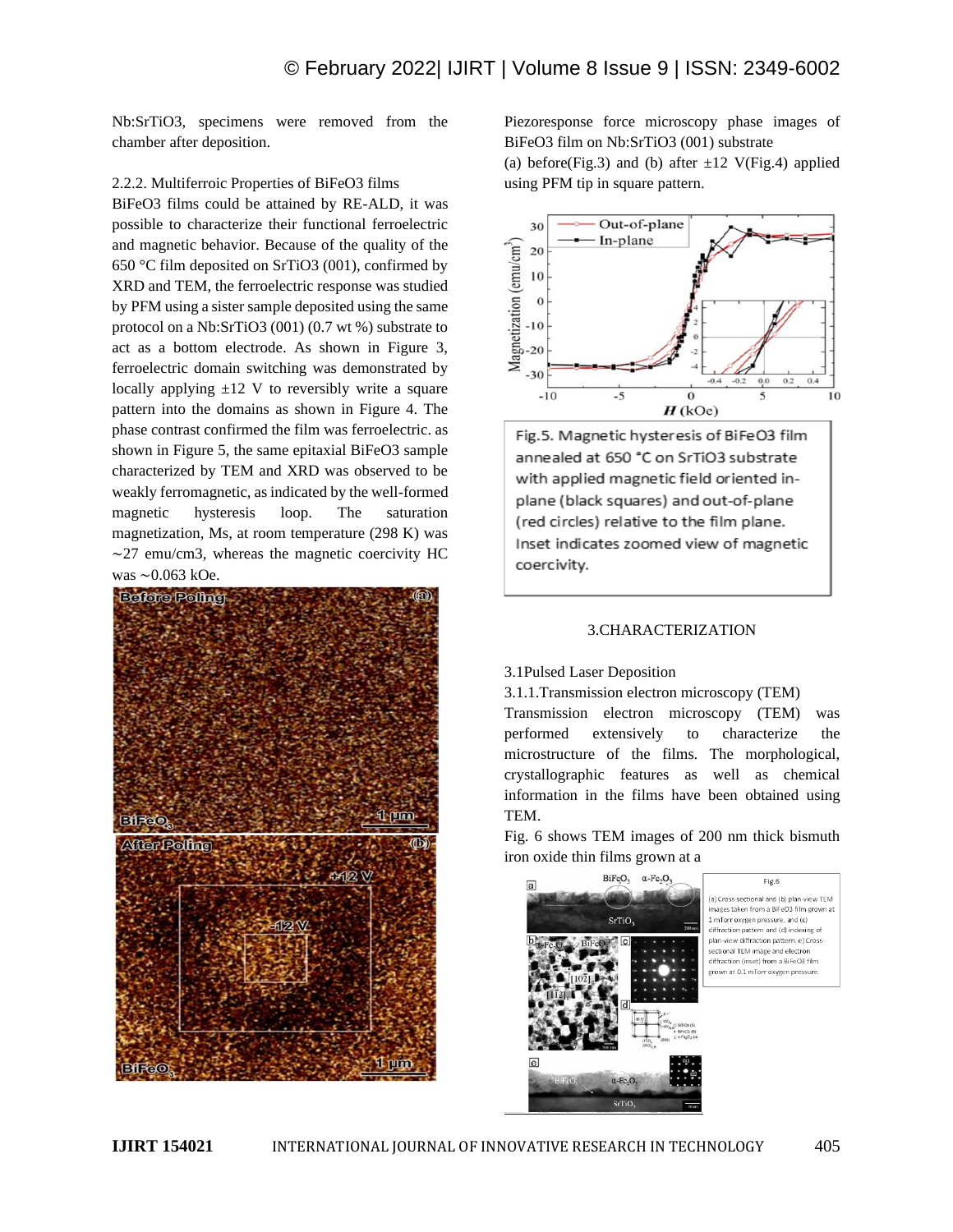low oxygen partial pressure. BiFeO3 and Fe2O3 phases were found to have grown epitaxially with respect to the substrate as well as with respect to each other in the lateral direction in a columnar manner.

Fig.6(e) shows a BiFeO3 thin film fabricated at 0.1 mTorr. At this low pressure, the dominant h s s  $\alpha$ -Fe2O3 which forms a continuous layer on a thin layer( 5 nm) of BiFeO3 above the substrate.

#### 3.1.2 XRD Analysis

Figure 7 shows x-ray diffraction (XRD) spectra of a series of bismuth iron oxide thin films deposited under different oxygen pressures. Epitaxial and pure BiFeO3 films were obtained at oxygen pressures higher than 5 mTorr, and the intensity of the (002) diffraction peaks of the BiFeO3 increases as the pressure increases. At the oxygen pressure of 20 mTorr, single phase BiFeO3 shows a monoclinically distorted (by about 0.5°) tetragonal structure. The lattice constants of the BiFeO3 calculated from electron diffraction data (not shown) are  $a = 0.394$  nm,  $c = 0.398$  nm. As the oxygen pressure is reduced below 5 mTorr, peaks corresponding to the Fe2O3 h s s  $[(012) \alpha - F 2O3 \ d$ (024) γ-Fe2O3] appeared, and the intensity of these peaks increases as the oxygen pressure decreases. This transition in the dominant phase reflects the change in the amount of Bi incorporation in the films due to the high volatility of Bi.



Fig.7 XRD spectra from BiFeO3 films grown at different deposition oxygen pressures

## 3.1.3. Magnetic Force Microscopy (MFM)

The magnetic domain image of the annealed multiphase Bi-Fe-O film was acquired s MFM h x s d s (γ-Fe2O3) after annealing. The magnetization of Bi-Fe-O film can be increased up to  $\sim 160$  emu/cc wh  $\alpha$ -F 2O3 s s γ-Fe2O3.



film (a) before and (c) after magnetizing the film perpendicular to the surface by applying 20 kOe magnetic field. (b) Hysteresis loops of as grown and annealed multiphase Bi-Fe-O films. (d) Schematic of the microstructure of Bi-Fe-O multiferroic nanocomposites.

3.2.Atomic Layer Deposition

# 3.2.1XPS Analysis

To confirm the initial synthesis of the desired constituent oxides Fe2O3 and Bi2O3 XPS was used. Figure 9 shows results for the films deposited at 210 °C on Si (001), consisting of 100 cycles of the ALD sequence with parameters of 90 s metalorganic precursor, 5 s pump-down, 20 s oxygen radical exposure, and 5 s pump-down. XP spectra were corrected to the accepted literature value of 284.8 eV for C 1s. As expected, the high- resolution XPS spectra for Fe 2p, seen in Figure 9a, displayed the spin orbital doublets 2p3/2 and 2p1/2, with peak positions at approximately 710.7 and 724.0 eV, respectively. For Bi2O3 seen in Figure 9b, the peak positions for Bi 4f7/2 and 4f5/2 were 158.6 and 163.9 eV, respectively, which indicated the Bi3+ oxidation state.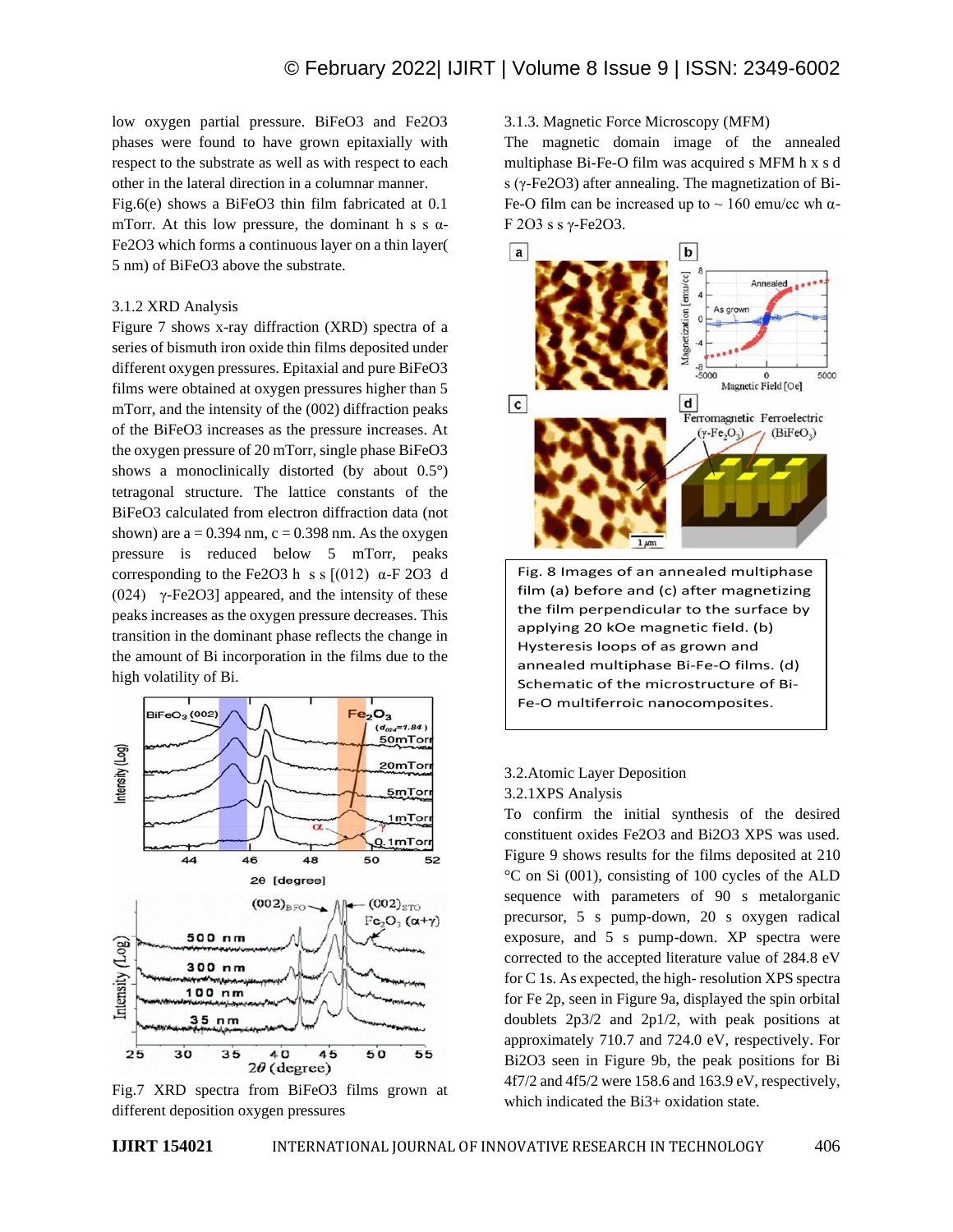For Fe2O3, the deposition rate was relatively consistent, increasing slightly from 0.40 to 0.49 Å/cycle within the range of temperatures studied. For the composition of our Fe2O3 as a function of the deposition temperature, shown in Figure 9b, the proportions between Fe, O, and C did not vary significantly, with the Fe content fairly consistent between 30−32% and the C content between ∼17−20% with no obvious trend corresponding to the deposition rate.



Fig 9. High resolution XPS spectra for (a) the Fe 2p peak from the Fe2O3 film and (b) the Bi 4f peak from the Bi2O3 film grown by ALD, both on Si (001).



Fig.10. (a) XPS survey scan for BiFeO3 thin film grown by RE-ALD on Si (001). (b) Bismuth cation percentage (Bi/(Bi + Fe)%) of Bi2O3−Fe2O3 films on Si(001) and SrTiO3 (001) substrates as a function of pulse sequence percent ratio between Bi2O3 and Fe2O3 (defined as  $100\% \times a/(a + b)$ , where a and b are the number of Bi(TMHD)3:O and Fe(TMHD)3:O cycles, respectively). Detailed XPS spectra for (c) Fe 2p (Sat. indicates satellite peaks) and (d) Bi 4f photoelectron peaks.

#### 3.2.2XRD Analysis

The BiFeO3(001)pc/SrTiO3 (001) crystallization process by RTA was optimized by varying

s (450−750 °C) under oxygen for 60 s and a 50 °C/s ramp. Crystallinity, phasepurity, orientation, and texture were then analyzed as a function of the crystallization temperature using XRD as shown in Figure 11a. BiFeO3 films deposited at 210 °C before RTA consisted of a s  $\alpha$ -Bi2O3, as indicated by its (012) reflection (28.01°, indicated on plot), which persisted up to crystallization temperatures of 450 °C. Low temperature ys z α-Bi2O3 has been reported previously in .28 Ab v 550 °C, h α-Bi2O3 reflection diminished and the reflections from BiFeO3 became prominent, in s h s d b d x  $(2\theta = 22.4^{\circ} (001)$ pc, 45.8° for (002)pc). Their highest intensity was observed for the 650 °C film. A detailed view of the BiFeO3 (001)pc peak is shown in Figure 11b for the 550 and 650 °C films. A change in the peak position as a function of film thickness was not detected up to 93.5 nm.



Fig 11.(a) Diffraction patterns for 35 nm thick BiFeO3 films grown on SrTiO3 (001) substrates as prepared and as a function of annealing temperature. Vertical lines indicate references from powder samples (PDF: BiFeO3 071-2494, α-Bi2O3 071−-2274, Bi2Fe4O9 025-0090, SrTiO3 086- 0178). (b) Detailed look at BiFeO3 (001)pc reflection for samples annealed at 550 and 650 °C.

#### 4.CONCLUSION

The ferroelectric and ferromagnetic properties in multiferroic BiFeO3 thin films were investigated. The heteroepitaxial constraint created in a film structure by the substrate and the volatile nature of bismuth cause complicated changes to the microstructure and physical properties of BiFeO3 films. Secondary phases, such as, α-Fe2O3, γ-Fe2O3, and Fe3O4 formed spontaneously in the films grown at either relatively high growth temperature or low oxygen pressure. The formation of γ-Fe2O3 and Fe3O4 significantly increased the saturation magnetization of the films.